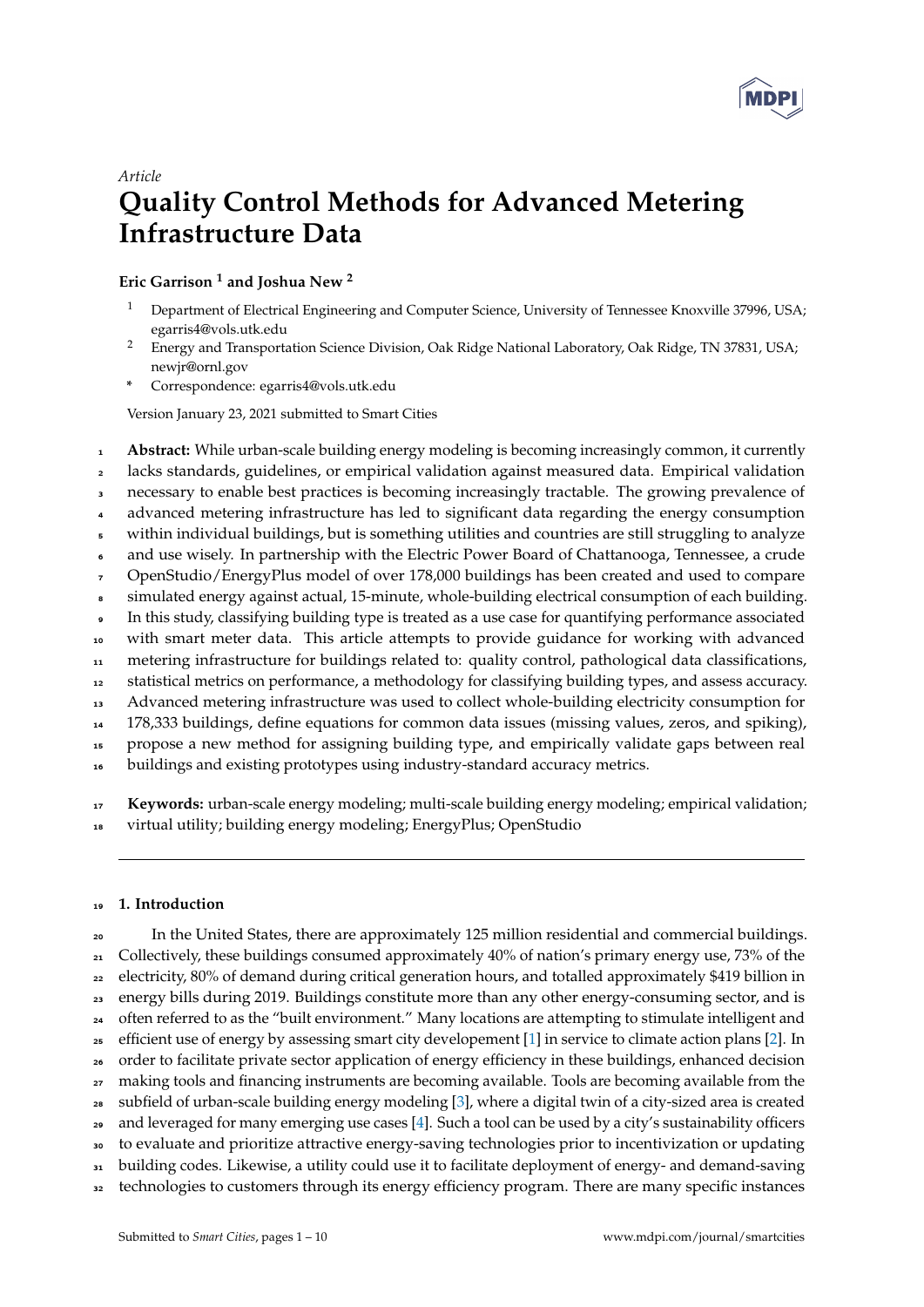<sup>33</sup> of urban-scale modeling demonstrations that have been developed recently by universities and U.S.

national laboratories.

 Massachusetts Institute of Technology (MIT) created a model of 83,541 buildings in Boston, Massachusetts by leveraging publicly available GIS data from tax assessor records [\[5\]](#page-8-2). Many urban-scale energy modeling techniques use such locally-rich data sources, but a more general method is needed for assigning building types and properties that doesn't rely on small regions. Stanford University was able to assess 22 modeled buildings in California including comparison to measured data using Mean Absolute Percent Error (MAPE) [\[6\]](#page-8-3). This work builds on the same DOE prototypes and comparisons while also leveraging more industry-standard metrics and delving into the challenges <sup>42</sup> of pre-processing energy use data. University of College London in the United Kingdom has set about the ambitious goal of modeling London with 98,000 building energy models built on datasets of building descriptors and energy use not typically found in the United States [\[7\]](#page-8-4). Among other notable urban-scale modeling efforts is University of Applied Sciences Stuttgart in Germany that has defined a flexible workflow for ingesting, simulating, and analyzing city-scale data [\[8\]](#page-8-5). For the study of London 47 as well as Stuttgart's SimStadt, the authors are not aware of any statistical analysis or summary of advanced metering infrastructure data used or issues encountered. Lawrence Berkeley National Laboratory's City Building Energy Saver (CityBES) team have created a modern visualization tool for analyzing city-scale building energy models online using building energy models from traditional data sources (e.g. tax assessor data) but also includes thermal and radiant coupling between neighboring buildings [\[9\]](#page-8-6). Their analysis has been applied to 940 office and <sub>53</sub> retail buildings in northeast San Francisco with estimates on potential energy savings. Like many such efforts, scalable methods for assigning building type are not needed and details for empirical validation against measured data are lacking. National Renewable Energy Laboratory's URBANopt team have created an open-source repository to facilitate urban-scale energy analysis for buildings [\[10\]](#page-8-7). This software repository is flexible and scalable, but relies on the user to provide necessary data, does not provide tools for analyzing energy data, and has not yet been involved in any case studies comparing to measured data. Many of these studies leverage geographically-limited datasets to create building-specific energy models, but some have begun to grapple with the challenges of scalability <sup>61</sup> and empirical validation. At a larger scale, modeling of buildings allows benchmarking of the existing <sup>62</sup> building stock, cost-optimization of energy technologies, and renewables that could offset remaining energy use. This simulation-informed benchmark, reduce, offset approach could help actualize a sustainable built environment. In a 5-year vision to create a model of every U.S. building, a larger team has set about the task of identify, comparing, and extracting building-specific descriptors from nation-scale data sources. In order to quantify the value of specific data layers or algorithms, the team has partnered with the Electric Power Board of Chattanooga, TN (EPB) which has provided 15-minute electricity use for each

 $\bullet\bullet\;$  building. EPB's service area covers 8 counties and approximately 1400 km $^2$  in East Tennessee and

Georgia. The data sources and algorithms, which we collectively refer to as "Automatic Building

 Energy Modeling (AutoBEM)," has been used to create 178,368 distinct OpenStudio and EnergyPlus models for every building in EPB's service territory. The models have since quantified energy, demand,

emissions, and cost-reductions under nine monetization scenarios for the utility and is being used

to inform programmatic rollout of energy efficiency, demand management, product/service lines,

and new business models. Previous work has focused on peer review[\[11\]](#page-8-8), scalable data sources [\[12\]](#page-8-9),

assessment of value propositions [\[13\]](#page-8-10), virtual utility with buildings as thermal batteries [\[14\]](#page-8-11), and

microclimate interaction [\[15\]](#page-8-12) detailing the development and application of the building energy models.

These research areas are provided for context, but are explicitly outside the scope of the current article.

There exists a software vs. reality technical gap that can lead to distrust in models when applied

as digital twins to inform city-scale decisions. Individuals that create software models of real-world

81 objects are often attacked for failing to empirically validate the model with measured data from the <sup>82</sup> real-world. While this is more difficult and costly to maintain, real-world data can expose gaps both in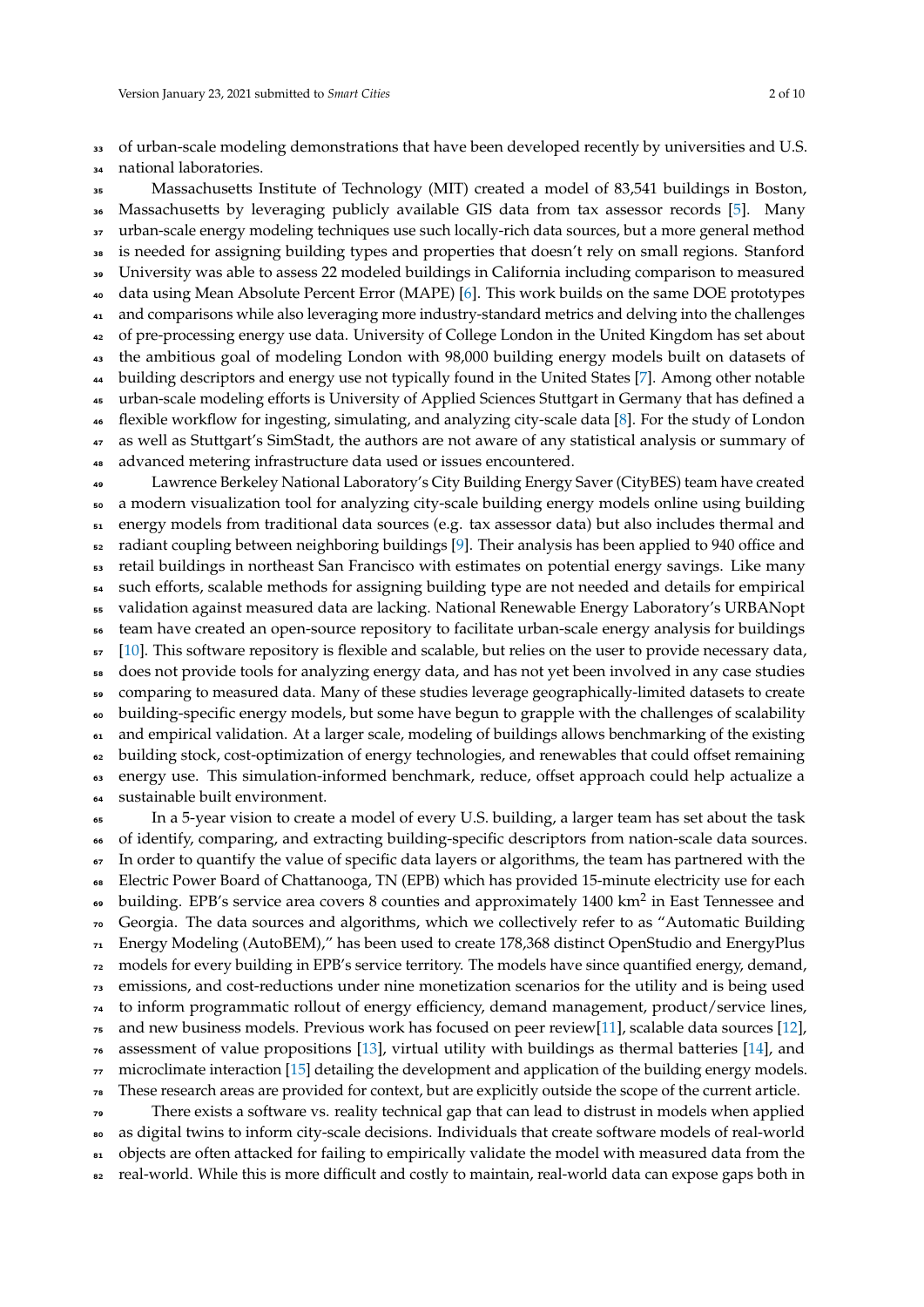83 software inputs or underlying algorithms. While there is a tendency for modelers to trust "ground truth" data, those that collect data often prefer to rely on models. This can be due to sensor drift/failure, placement, measurement uncertainty, data acquisition challenges, or formatting/conversion issues. There is also a research gap for accurately defining the building type of a structure. Traditional 87 urban-scale building energy modeling approaches use tax assessor's data and attempt to map land use 88 or other codes to a canonical set of prototype models. This meta-parameter of a building, combined with the assumption that the building was built to code at the time of construction, is subsequently used to fill out building details (e.g. HVAC type/efficiency, insulation levels, linear feet of refrigeration

 cases) necessary to perform physics-based energy calculations. This paper discloses results of a methodology based on Energy Use Intensity (EUI) for assigning building type.

 This article presents a few simple methods for performing quality control assessment on advanced metering infrastructure data, comparison to prototypical building types, and quantification of error between models and whole-building electricity use. To the authors' knowledge, comparison of building energy models to measured data from over 100,000 buildings has never been published. As such, we hope the crude models, quality control, and industry-standard error metrics will stimulate comparison and improvement of empirical validation techniques for urban-scale modeling. The rest of this article will provide details of the sub-hourly, whole-building electric use information and mathematical methods for comparing this data to building energy models in Materials and Methods. Results follow summarizing statistical analysis of unusual data patterns, methods for correction, industry-standard 102 error metrics for comparison between measured and modeled data, and error rates for building type assignments.

## **2. Materials and Methods**

 EPB provided measured data taken from revenue-grade electrical meters for 178, 377 premise IDs. This data was subject to many of the metering issues described above. Technical challenges arise when working with such large data sets, including organization, filtering, and transcription. This paper attempts to address some of these issues and represents an expansion of analysis from our previous paper [\[16\]](#page-8-13). An overview of the preprocessing methods is given in this paper, but for more specific details, refer to [\[16\]](#page-8-13). Three patterns of outlier data are investigated: missing, 0-vectors, and spiking.

*2.1. Data*

 The first goal of this research was to perform a quality-control analysis on meter data for the nearly 180, 000 customers in EPB's service area. The metered data was collected in calendar year 2015 and initially presented as 50 gigabytes of unsorted tuples in the format <*time*, *premise ID*, *energy use*>. In each tuple, *time* indicates a 15-minute interval during the calendar year, *premise ID* an un-linked property ID, and *energy use* the reported amount of kW hours consumed by the property during <sub>117</sub> the indicated 15-minute interval. This data was sorted by premise ID and chronologically for easier analysis.

- An initial look at the data revealed a number of issues:
- Many premise ids have missing data. Almost all premise IDs had at least one 15-minute interval missing from the year, other premise IDs had significantly more data missing.
- Some data is not formatted properly. Date/time formats may have been invalid, or non-numeric values may have been given for energy use. Anything not formatted properly was ignored and treated as missing data.
- <sup>125</sup> There is duplication in the data. Certain premise id and time combinations were entered several times. In these cases, the first properly formatted energy value encountered during sorting was used.
- <sup>128</sup> Some premise IDs may have changed sometime during the year. This is likely due to customers changing rate structures or buildings having new owners. The result is that some premise IDs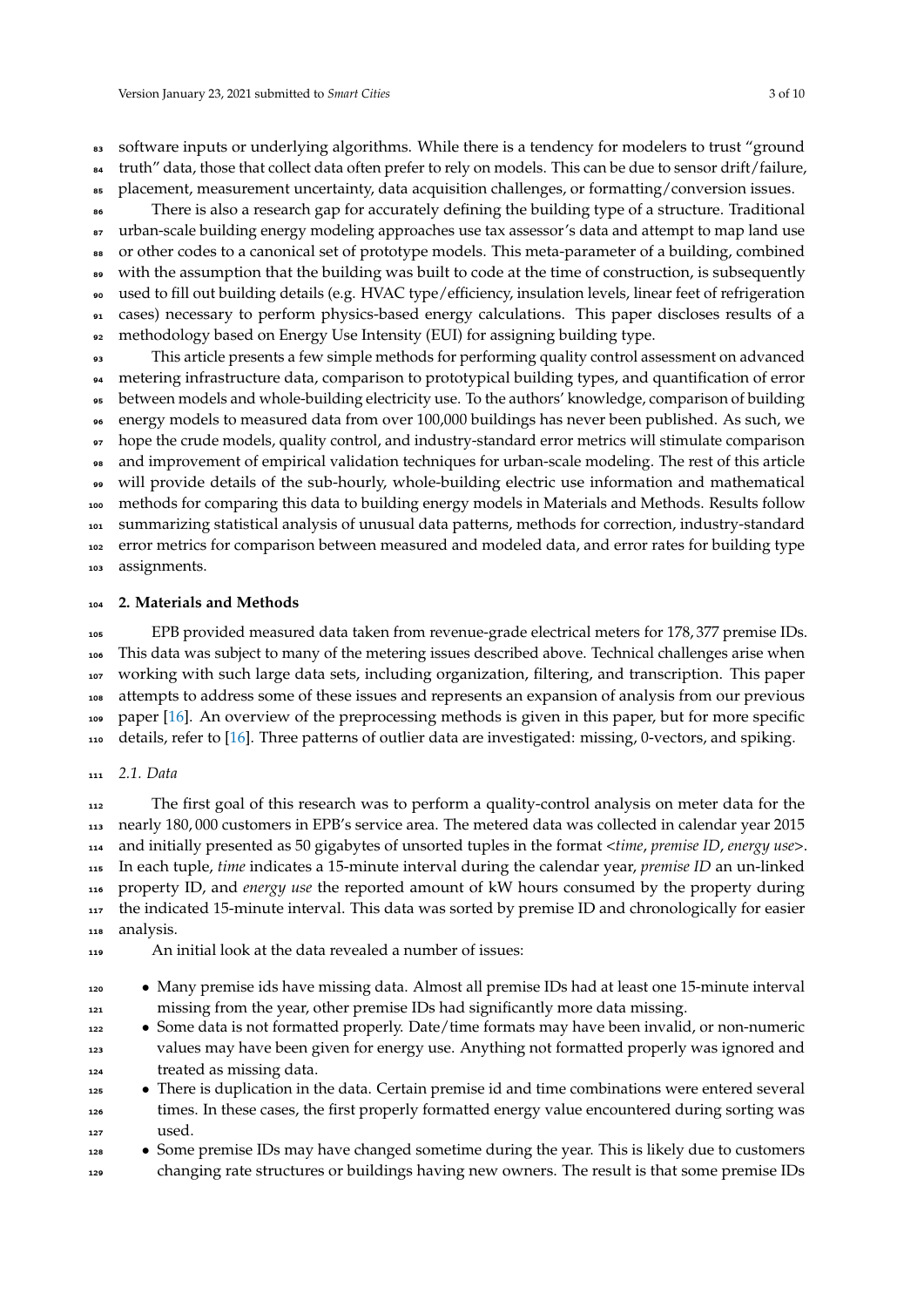<sup>130</sup> had no energy values beyond a certain time of the year or have their first energy values late in <sup>131</sup> the year.

 As a consequence of these issues, nearly all premise IDs are missing some data. For the particular year of data, there are exactly 35, 040 15-minute intervals corresponding to the start of the year (January 1, 00:00-00:15) and every 15 minutes until the end of the year (December 31, 23:45-24:00). Ideally, each premise ID would have the exact number of data points as there are 15-minute intervals in the year. Instead, most premise IDs have at least some missing data, resulting in fewer energy use values. Analysis showed that over 93% of the premise IDs were missing less than 2% of their data (i.e. missing fewer than 701 of 35,040 data points for the year). For the purpose of this research, this was sufficient data to continue the comparison. Any premise IDs missing an excessive amount of data could be individually filtered during later analysis. We refer to *missing vectors* as premise IDs missing in excess of 90% of their data.

In addition to missing data, a quick scan through the premise IDs revealed two unusual trends. The first, which we are calling *0-vectors*, are premise IDs in which all given energy use values for the entire year are zero. The second, which we are calling *spiking vectors*, are similar to the 0-vectors but with one or more 15-minute energy use values exceeding 10, 000 kWh (and in some cases, exceeding 10, 000, 000 kWh). Clearly, neither of these patterns represents normal operation of a standard building type. Premise IDs displaying either of these trends could also be filtered during later analysis.

#### <sup>148</sup> *2.2. Comparison*

<sub>149</sub> The second goal of this research was to compare crude building simulations to the metered data to determine the value of crude simulations. A total of 97 different prototype building and vintage combinations were simulated using climate zone ASHRAE-169-2006-4A building codes and Actual Meteorological Year (AMY) weather data matching the year of the metered data. The simulations produced the energy use of each building/vintage combination in 15-minute intervals for the same calendar year, resulting in 35, 040 15-minute intervals for each building/vintage combination. Each premise ID was compared to the 97 prototype vectors to determine a level of similarity. Comparing buildings requires finding the energy use intensity (EUI) of each building, given by the kWh use normalized by area. We were able to obtain square footage of 178, 333 of the initial 178, 377 buildings, allowing us to perform comparisons on nearly all premise IDs in the service area.

 For this analysis, Euclidean distance (Eq. [1\)](#page-3-0) was used to determine similarity between each premise ID and the prototype vectors. A smaller Euclidean distance indicates a higher similarity between two values. Every premise ID was individually compared to each of the 97 prototype vectors using Euclidean distance. From there, each premise ID was assigned the building type and vintage corresponding to the prototype vector for which it had the smallest distance:

<span id="page-3-0"></span>
$$
d(p, v) = \sqrt{\sum_{i=1}^{n} (p_i - v_i)^2}
$$
 (1)

 where: *d* is the distance, *n* is the number of values in a vector, *p* is the chronological energy use of a premise ID, and *v* is the chronological energy use of a prototype building. Both *p* and *v* have values in 15-minute intervals, given by Eq. [\(2\)](#page-3-1). The time intervals begin at January 1, 00:00 - 00:15 of 167 the calendar year and continue in 15-minute intervals. Thus,  $p_1$  represents January 1, 00:00 - 00:15,  $p_2$  represents January 1, 00:15-00:30, etc., until *p*35,040 at December 31, 23:45 - 24:00. The value of *n* in these calculations is 35, 040.

<span id="page-3-1"></span>
$$
p = \begin{bmatrix} p_1 \\ p_2 \\ p_3 \\ \dots \\ p_{35,040} \end{bmatrix} \qquad v = \begin{bmatrix} v_1 \\ v_2 \\ v_3 \\ \dots \\ v_{35,040} \end{bmatrix}
$$
 (2)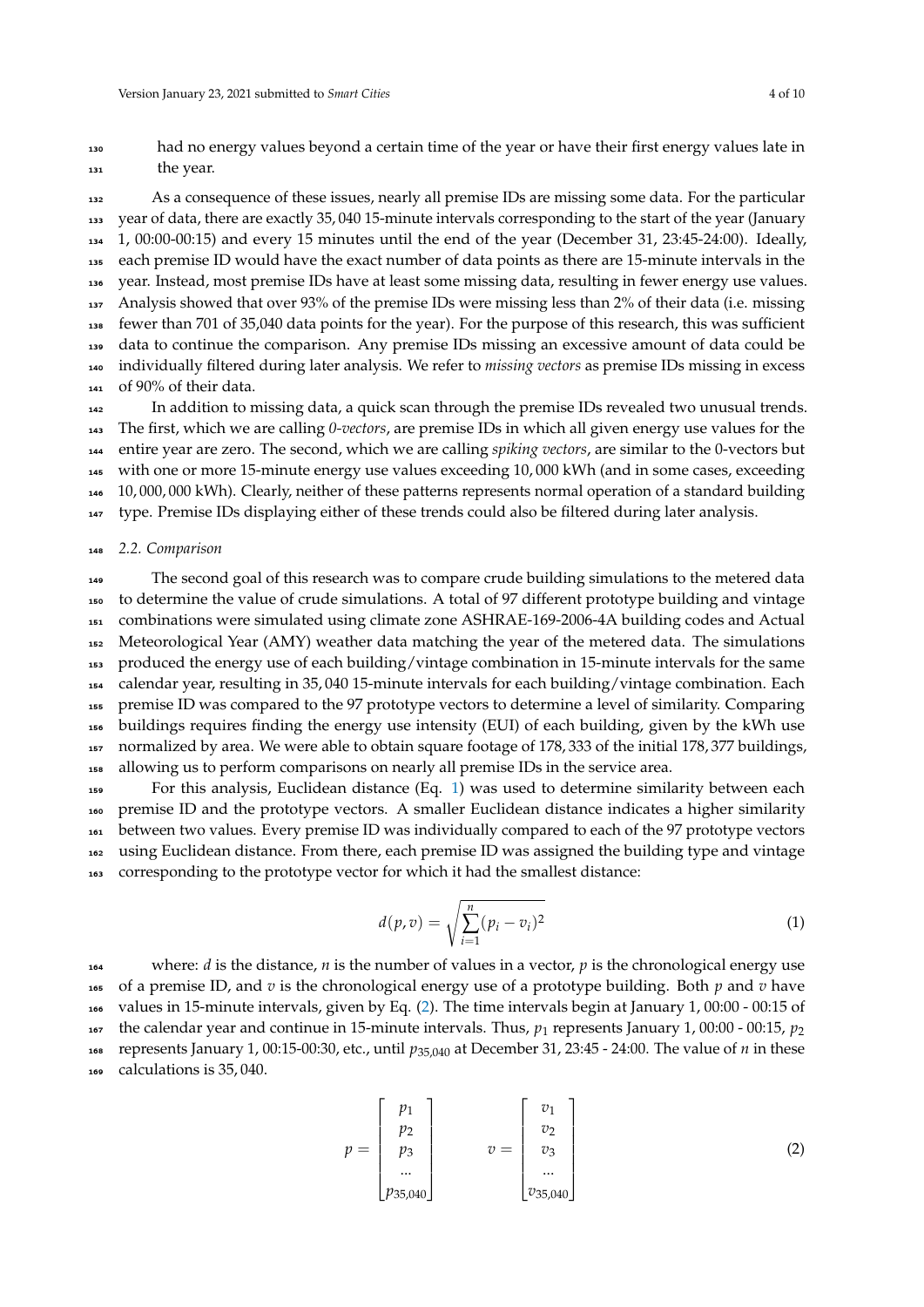For the prototype buildings, each  $v_i$  is a positive numeric value. In the case of the premise IDs, 171 missing values at time *i* are given the value  $p_i = NaN$  to differentiate them from actual values of zero  $172$  and to help with coding. With this representation, the 0-vectors discussed above will have all  $p_i$  as <sup>173</sup> either 0 or *NaN*. As *NaN* values represent missing data, these values were "skipped" in the distance 174 calculation. For Eq. [\(1\)](#page-3-0),  $p_i = NaN$  "skips" the corresponding  $v_i$  value in the prototype vector.

<sup>175</sup> Once each premise ID had been assigned to a building type and vintage, error rates were calculated <sup>176</sup> between the premise ID and prototype. CV(RMSE) (coefficient of variation of the root mean square 177 error) and NMBE (normalized mean bias error) are industry standards for comparing simulated and 178 measured data and were measured based on ASHRAE Guideline 14 [\[17\]](#page-8-14).

$$
CVRMSE = 100 \times \frac{\sqrt{\sum_{i=1}^{n} \frac{(p_i - v_i)^2}{n-1}}}{\bar{p}}
$$
(3)

$$
NMBE = 100 \times \frac{\sum_{i=1}^{n} (p_i - v_i)^2}{n \times \bar{p}}
$$
\n(4)

<sup>179</sup> As with previous equations, *n* is the number of values in a vector, *p* is the chronological energy 180 use of a premise ID, and  $v$  is the chronological energy use of a prototype building. The value  $\bar{p}$  is the <sup>181</sup> mean of non-*NaN* values in *p*.

#### <sup>182</sup> **3. Results**

 The results are broken down based on the two different analysis performed. First, several statistical analysis were performed on the metered data to determine the effects of removing the premise IDs matching previously identified patterns. Second, CV(RMSE) and NMBE measurements are given using the same filtering criteria.

#### <sup>187</sup> *3.1. Statistical Analysis*

 One issue in dealing with a real-world data set is determining how trustworthy the data is. In situations where no ground truth is available, statistical information can be analyzed to determine the consistency of the data set. For this research, several statistics were analyzed with and without filtering. These statistics are RMSE (root-mean square error), RE (relative error), AE (absolute error), average, standard deviation, and the minimum/maximum values. Threshold analysis can be a more accurate way to determine an average of a series of data with missing values than several other methods [\[18\]](#page-8-15). In this study, we compute the average, but then use a sliding window of 1.5 hours and standard 195 deviation of 3 ( $c = 3$ ,  $n = 6$ ) to discard any electricity use outside of that range. See [\[16\]](#page-8-13) for the full implementation of threshold averaging.

$$
AE = \sum_{i=1}^{n} |y_i - \bar{y}_i| \tag{5}
$$

$$
RE = \frac{\sum_{i=1}^{n} \frac{|y_i - y_i|}{y_i}}{n} \tag{6}
$$

$$
RMSE = \sqrt{\frac{\sum_{i=1}^{n} (y_i - \bar{y}_i)^2}{n}}
$$
\n
$$
\tag{7}
$$

<span id="page-4-0"></span>
$$
threshold = \mu \pm c\sigma \tag{8}
$$

 $197$  where  $y_i$  is the utility data,  $\bar{y}_i$  the simulated data,  $\mu$  the threshold window average, and *σ* the threshold window standard deviation.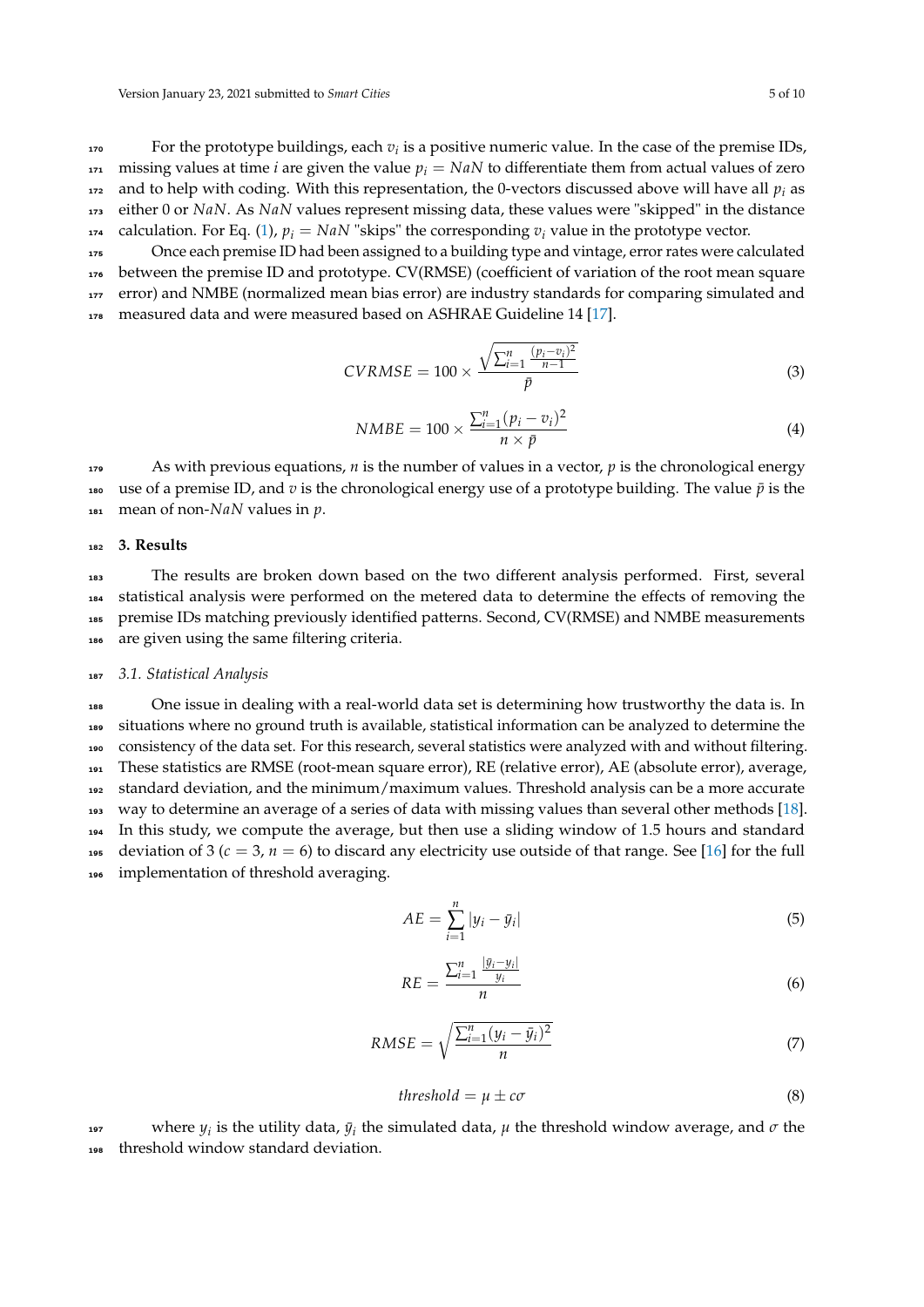For the statistical analysis, three different filters were applied to the initial data set containing 178, 377 premise IDs. These filters removed premise IDs with the criteria listed below. It is possible that a premise ID could belong to more than on filter. In those cases, filters were applied in the order of *Missing*, *Zeros*, *Spiking*.

- <sup>203</sup> 1. *Missing*: 90% or more data points of the premise ID were missing (indicating that 90% or more of the data consisted of *NaN* values).
- <sup>205</sup> 2. *Zeros*: the maximum value of any 15-minute energy interval did not exceed 0.001 kWh.
- <sup>206</sup> 3. *Spiking*: contained a maximum value that was over 10, 000 and 50 times larger than the threshold 207 average value. The threshold average value is calculated from Eq. [8.](#page-4-0)

Effects of individual filters applied to the data are shown in Table [1.](#page-5-0) For the zeros filter, a value slightly higher than 0 was used to account for conversion issues between data types, such as string to float. Spiking values were selected by the authors based on inspection of this specific dataset and applied equally to all buildings. The values used are with acknowledgment of data-specific behaviors and reported here for completeness, without implying a best practice for flagging buildings with volatile vacillations of energy use.

**Table 1.** Averages of General Statistical information of metered data based on filters.

<span id="page-5-0"></span>

| Filter                | <b>RMSE</b> | RE   | AЕ         | Threshold<br>Avg. | Min. | Max.     | Raw<br>Avg. | Raw<br>Std. Dev. | Total<br><b>Values</b> |
|-----------------------|-------------|------|------------|-------------------|------|----------|-------------|------------------|------------------------|
| No Filter             | 67.55       | 1.15 | 105.774.20 | 1.64              | 0.08 | 3,439.39 | 15.04       | 147.28           | 178,333                |
| <b>Remove Missing</b> | 67.79       | 1.16 | 106.147.48 | 1.64              | 0.08 | 3.450.12 | 15.08       | 147.71           | 177.703                |
| Remove Zeros          | 69.00       | 1.18 | 108,030.75 | 1.68              | 0.09 | 3.512.76 | 15.36       | 150.42           | 174.607                |
| Remove Spikes         | 0.32        | 0.92 | 4,436.47   | 0.82              | 0.08 | 9.54     | 0.86        | 0.69             | 178.195                |
| All Filters           | 0.33        | 0.94 | 4.546.49   | 0.84              | 0.08 | 8.31     | 0.87        | 0.61             | 173,839                |

 The most effective filter by far was removing the spiking data. All metrics, except for the average minimum value, were reduced. This is especially interesting because the spiking filter removed only 138 premise IDs, far fewer than either the missing or zeros filters. Removing spiking premise IDs also <sub>217</sub> reduced the error measurements significantly, while missing and zero premise IDs had almost no effect. It is also worth noting that the threshold average was reduced by roughly  $1/2$  while the raw average was reduced by 1/17, indicating that threshold averaging can be useful for data with unusually high outliers.

## <sup>221</sup> *3.2. Industry-standard Error Metrics*

<sup>222</sup> With the available square footage for premise IDs to perform the Euclidean distance calculations, 223 178, 333 premise IDs were compared with their matched prototype vectors. The raw data, with no filters applied, is given in Table [2](#page-6-0) and shows the average values for each building type for distance, valid data points (the number of non-*NaN* values in the premise ID), CV(RMSE), NMBE, and total number of premise IDs matched to that building type. To clarify, the *Valid Data Points* is the average <sup>227</sup> number of datapoints used to classify each premise; this would be 35,040 if every building had data for every 15-minute period during the year. Also, *Total Matches* refers to the number of buildings assigned to that building type based on Euclidean distance between the building's actual *EUI* compared to the prototype building.

 The table reveals several concerning outliers: the IECC and Warehouse building types have error rates exceeding one million percent. A low distance value represents a closer, or better, match between 233 a premise ID and the prototype. The distance value is incredibly high for the QuickServiceRestaurant (QSR), and relatively high for Outpatient and PrimarySchool building types. This indicates that the premise IDs matching to QSR and PrimarySchool do not match *EUI* as well as other premise IDs match their building types.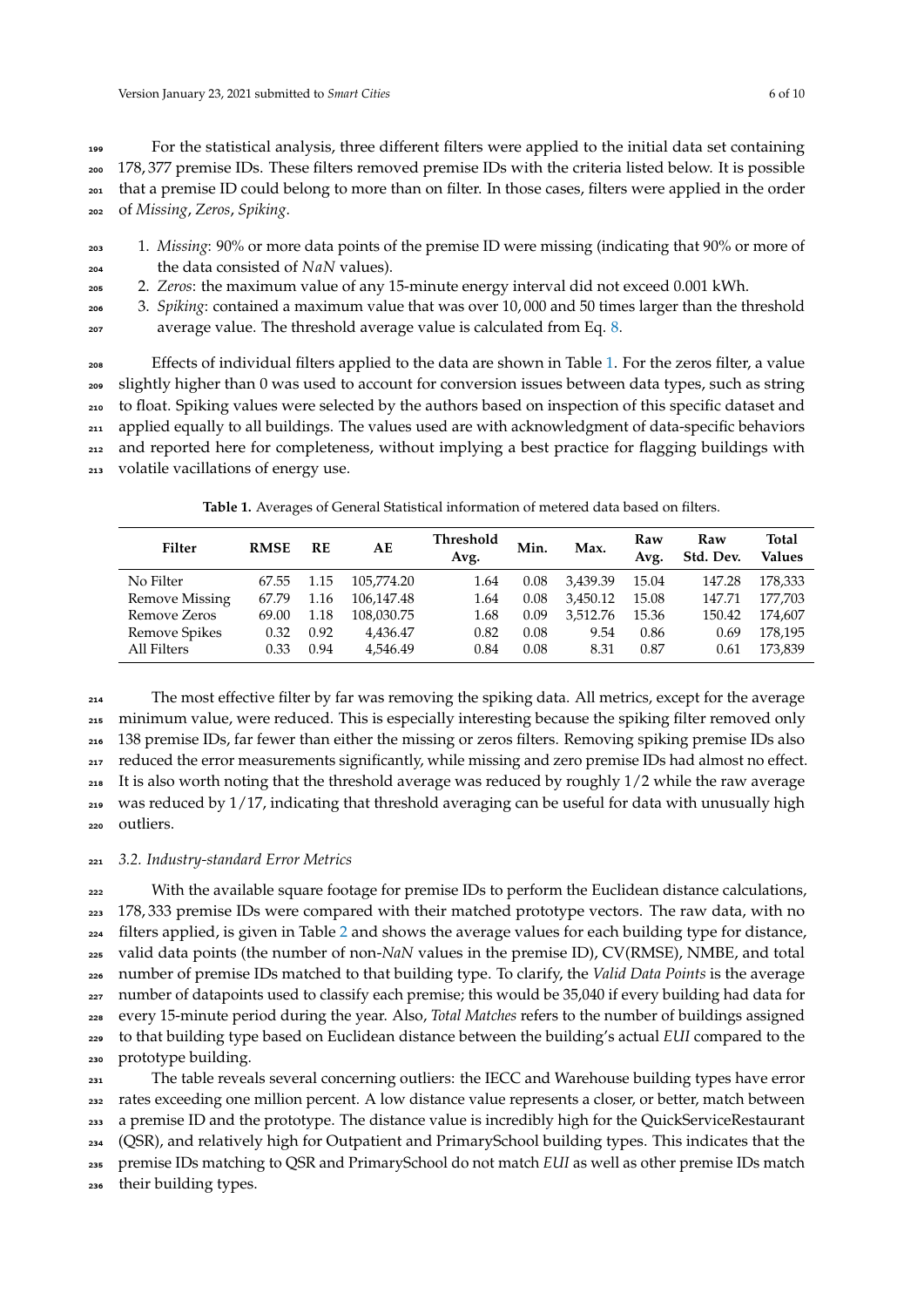<span id="page-6-0"></span>

| <b>Building</b><br><b>Type</b> | <b>Distance</b> | Valid Data<br>Points | <b>CV(RMSE)</b><br>(%) | <b>NMBE</b><br>(%) | <b>Total</b><br><b>Matches</b> |
|--------------------------------|-----------------|----------------------|------------------------|--------------------|--------------------------------|
| <b>FullServiceRestaurant</b>   | 3.19            | 33,454.58            | 780.84                 | 0.77               | 52                             |
| <b>HighriseApartment</b>       | 0.05            | 34,313.91            | 94.16                  | $-8.42$            | 2,068                          |
| Hospital                       | 0.21            | 33,769.13            | 91.83                  | 6.35               | 319                            |
| <b>IECC</b>                    | 0.02            | 34,354.81            | 1,301,192.86           | $-1,170,353.50$    | 171,821                        |
| LargeHotel                     | 0.33            | 34,160.53            | 215.37                 | 7.27               | 408                            |
| LargeOffice                    | 0.24            | 32,162.15            | 193.09                 | 6.83               | 41                             |
| MediumOffice                   | 6.16            | 34,422.75            | 5,678.22               | 16.61              | $\overline{4}$                 |
| MidriseApartment               | 0.12            | 33,928.00            | 205.77                 | $-21.63$           | 851                            |
| Outpatient                     | 18.60           | 32,643.27            | 880.82                 | 15.94              | 59                             |
| PrimarySchool                  | 13.17           | 30,649.00            | 12,215.67              | 10.19              | $\overline{2}$                 |
| QuickServiceRestaurant         | 922.84          | 33,324.95            | 1,341.74               | 56.38              | 318                            |
| RetailStandalone               | 0.06            | 23,356.33            | 68.10                  | 4.77               | 3                              |
| RetailStripmall                | 2.30            | 34,962.38            | 1,579.86               | 3.92               | 26                             |
| SecondarySchool                | 0.63            | 10,318.00            | 952.27                 | 5.37               | $\mathfrak{D}$                 |
| SmallHotel                     | 0.13            | 34,380.43            | 161.19                 | 2.15               | 1,557                          |
| SmallOffice                    | 0.04            | 12,622.33            | 508.85                 | 2.03               | 3                              |
| Warehouse                      | 0.06            | 12,373.44            | 2,581,773.49           | $-2,212,138.46$    | 799                            |

237 Once the initial data was analyzed, filters were applied. After filtering out premise IDs with the

<sup>238</sup> *missing*, *zeros*, or *spiking* patterns discussed above, a total of 173, 839 premise IDs remain. The same

<sup>239</sup> values are reported in Table [3.](#page-6-1)

<span id="page-6-1"></span>**Table 3.** Average Values for Each Building Prototype (Missing, Zeros, and Spiking Data removed).

| Building<br>Type         | Distance | Valid Data<br>Points | CV(RMSE)<br>$(\%)$ | <b>NMBE</b><br>(%) | Total<br>Matches |
|--------------------------|----------|----------------------|--------------------|--------------------|------------------|
| FullServiceRestaurant    | 0.22     | 34,717               | 78.24              | 0.00               | 48               |
| <b>HighriseApartment</b> | 0.05     | 34,406               | 89.82              | $-8.42$            | 2,060            |
| Hospital                 | 0.14     | 33,974               | 71.85              | 6.36               | 316              |
| <b>IECC</b>              | 0.02     | 34,454               | 286,475.32         | $-257,943.01$      | 167,893          |
| LargeHotel               | 0.10     | 34,291               | 75.82              | 7.13               | 400              |
| LargeOffice              | 0.25     | 33,692               | 197.68             | 7.34               | 39               |
| MediumOffice             | 3.59     | 34,861               | 4,959.92           | 1.42               | 3                |
| MidriseApartment         | 0.04     | 34,126               | 89.16              | $-21.66$           | 837              |
| Outpatient               | 0.19     | 33,992               | 52.69              | 10.89              | 53               |
| QuickServiceRestaurant   | 2.98     | 34,902.15            | 75.72              | 50.45              | 256              |
| RetailStandalone         | 0.08     | 35,033.50            | 90.59              | 9.36               | $\mathcal{P}$    |
| RetailStripmall          | 0.08     | 34,994.91            | 91.07              | 1.98               | 23               |
| SecondarySchool          | 1.26     | 20,618.00            | 1,880.51           | 13.71              | 1                |
| SmallHotel               | 0.08     | 34,546.61            | 95.82              | 2.15               | 1,540            |
| SmallOffice              | 0.07     | 35,027.00            | 107.24             | 8.55               |                  |
| Warehouse                | 0.04     | 19,997.73            | 1,758,724.16       | -1,499,840.30      | 367              |

<sup>240</sup> When the original data is filtered, many of the results are improved. The filtering generally <sup>241</sup> reduces the CV(RMSE) for each building type, while NMBE remains largely unchanged. Comparing <sup>242</sup> the filtered and unfiltered FullServiceRestaurant (FSR), the unfiltered CV(RMSE) of 780.84% is reduced <sup>243</sup> to the filtered value of 78.24%, an improvement by a factor of 10. This is especially notable because <sup>244</sup> the total matches changed from 52 to 48, indicating that the data for the 4 filtered premise IDs was <sup>245</sup> enough to warp the CV(RMSE) of the FSR significantly. Such a decrease is likely the result of removing <sup>246</sup> one or more *Spiking* premise IDs. By definition of the *Spiking* category, at least one value needs to be <sup>247</sup> exceptionally high, which would yield a large error value for that time interval and increase CV(RMSE) <sup>248</sup> compared to other premise IDs with the same building type. When *Spiking* premise IDs are removed, <sup>249</sup> the average CV(RMSE) for that building type will decrease.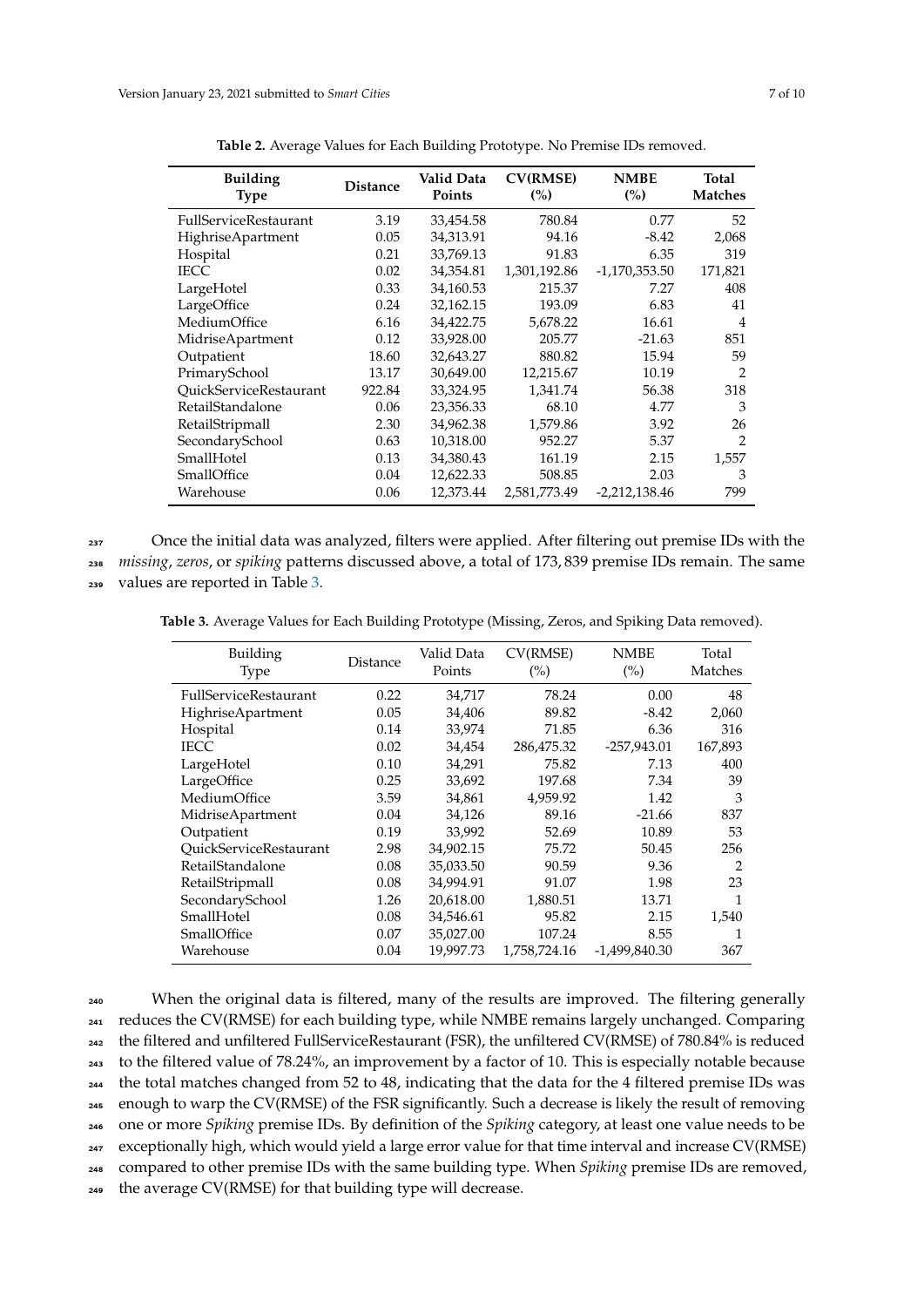Three building types, LargeOffice, RetailStandalone, and SecondarySchool, have their CV(RMSE) and NMBE values increased rather than decreased. When the CV(RMSE) increases, it indicates that the remaining premise IDs have larger outliers than the removed premise IDs, while an NMBE increase indicates a higher average error in the remaining premise IDs. These changes indicate that the removed premise IDs were likely from the *Missing* category. Removing a premise ID in the *Zeros* category would likely reduce the NMBE values, although this might not happen if the building type's *EUI* is very close to 0. This effect is especially noticable on the RetailStandalone and SecondarySchool building types as both had only a single premise ID removed from their *Total Matches*.

 Both matches to PrimarySchool in the unfiltered data are removed with filtering, indicating that the unfiltered measurements matched one of the unusual data patterns and were not likely good matches for the building type.

 The distance value for the QSR decreased from 922.84 to 2.98 after filtering, indicating that the premise IDs that remain after filtering are significantly more likely to be represented by the QSR building type. This can also be seen in the CV(RMSE), which drops from 1, 341.74 to 75.72 after filtering. This is the result of removing *Spiking* premise IDs, which have an extremely high CV(RMSE) due to the nature of their outliers. The largest outliers within the filtered data are still the IECC and Warehouse building types, whose error measurements exceed 1, 000, 000. Although filtering reduced these error measurements significantly, they still far exceed a desirable value and warrant additional investigation in the future.

Generally, the quality control methods appear to be successful in reducing the error rates. The most significant effect comes from removing *Spiking* premise IDs, which lowers CV(RMSE) significantly due to the removal of extreme outliers. The effect on NMBE exists but is less intense. Removing the other two outlier patterns, *Zeros* and *Missing*, have a varied effect on the error measurements that will depend on the building type's energy profile. However, these energy patterns do not accurately represent a building type, and premise IDs matching the patterns should still be filtered prior to analysis.

#### **4. Conclusions**

<sub>277</sub> This article attempts to provide guidance for working with advanced metering infrastructure for buildings related to: quality control, pathological data classifications (and their equations), statistical metrics on performance, a methodology for classifying building types, and industry-standard accuracy metrics. Common problems (missing, 0-vectors, and spiking) observed with advanced metering infrastructure data, and the mathematical definitions of these issues, has been shared along with methods for handling these, or similar, data quality problems. Actual 15-minute electricity use from over 178,000 customers has been used to assign building type. The provided statistics can inform the time-of-use energy match between building energy models and real buildings. While advanced metering infrastructure data may become more prevalent, the approaches in this study generally are not feasible since organizations, other than utilities, typically do not have such energy use for buildings at city-scale. CV(RMSE) and NMBE error metrics are used to quantify improvement of the match between modeled and measured building energy use when applying the quality control methods.

 Future work will share distributions of error by building type, vintage, and other characteristics to show improvement and remaining challenges in driving down the error in urban-scale energy modeling for both electricity and demand. involves ongoing work to generalize features and Artificial Intelligence-based prediction of building type. Authors

### **References**

- <span id="page-7-0"></span> 1. Patrão, C.; Moura, P.; Almeida, A.T.d. Review of Smart City Assessment Tools. *Smart Cities* **2020**, *3*, 1117–1132. doi[:10.3390/smartcities3040055.](https://doi.org/10.3390/smartcities3040055)
- <span id="page-7-1"></span>2. Bassett, E.; Shandas, V. Innovation and Climate Action Planning. *Journal of the American Planning Association*
- **2010**, *76*, 435–450. doi[:10.1080/01944363.2010.509703.](https://doi.org/10.1080/01944363.2010.509703)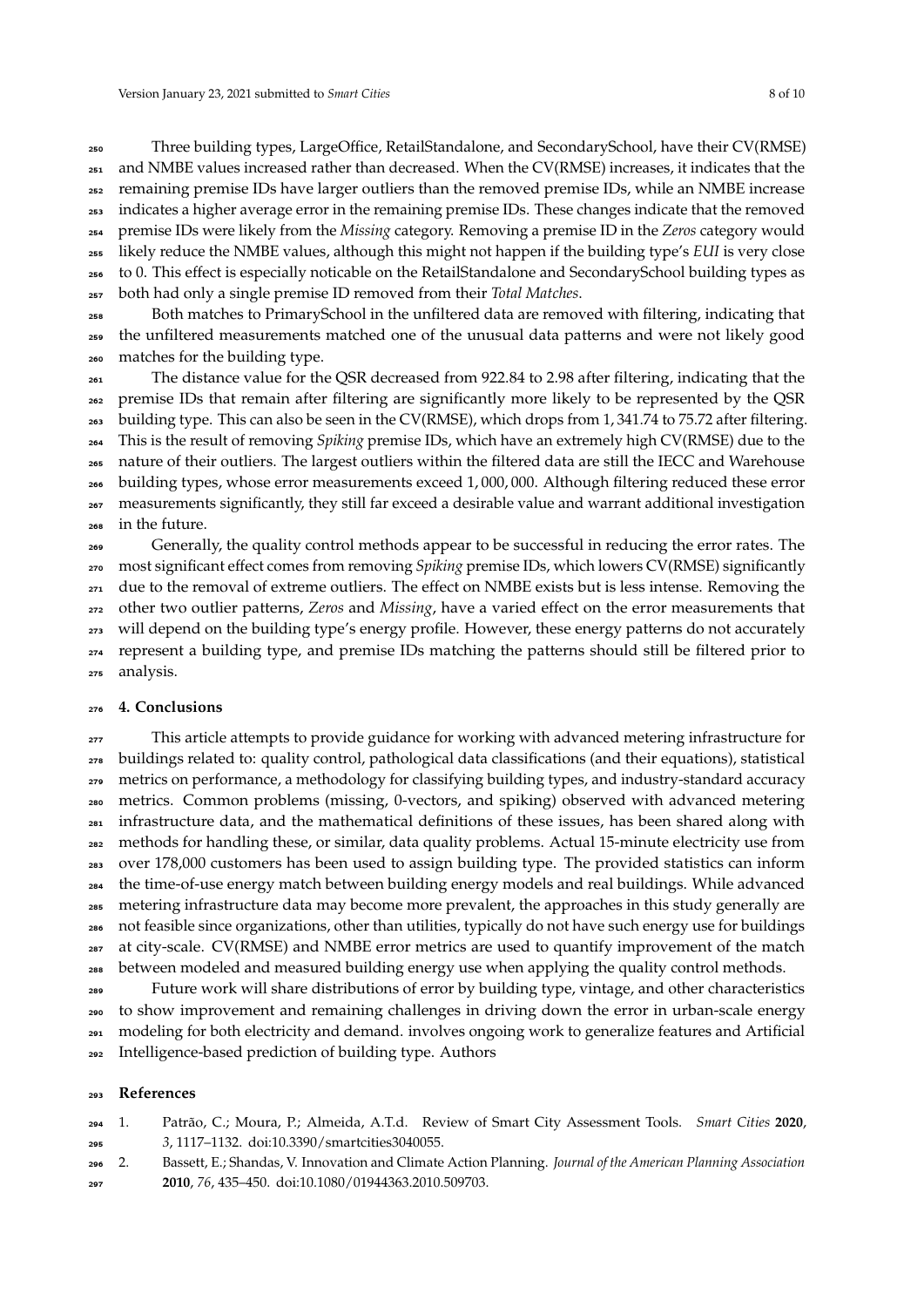<span id="page-8-1"></span><span id="page-8-0"></span> 4. Ang, Y.Q.; Berzolla, Z.M.; Reinhart, C.F. From concept to application: A review of use cases in urban building energy modeling. *Applied Energy* **2020**, *279*, 115738. doi[:https://doi.org/10.1016/j.apenergy.2020.115738.](https://doi.org/https://doi.org/10.1016/j.apenergy.2020.115738)

- <span id="page-8-2"></span> 5. Cerezo Davila, C.; Reinhart, C.F.; Bemis, J.L. Modeling Boston: A workflow for the efficient generation and maintenance of urban building energy models from existing geospatial datasets. *Energy* **2016**, *117*, 237 – 250. doi[:https://doi.org/10.1016/j.energy.2016.10.057.](https://doi.org/https://doi.org/10.1016/j.energy.2016.10.057)
- <span id="page-8-3"></span> 6. Nutkiewicz, A.; Yang, Z.; Jain, R.K. Data-driven Urban Energy Simulation (DUE-S): A framework for integrating engineering simulation and machine learning methods in a multi-scale urban energy modeling workflow. *Applied Energy* **2018**, *225*, 1176 – 1189. doi[:https://doi.org/10.1016/j.apenergy.2018.05.023.](https://doi.org/https://doi.org/10.1016/j.apenergy.2018.05.023)
- <span id="page-8-4"></span> 7. Steadman, P., E.S.L.R.G.S.D.R.P.; Humphrey, D. Building stock energy modelling in the UK: the 3DStock method and the London Building Stock Model. *Buildings and Cities* **2020**, *1*, 100 – 119. doi[:http://doi.org/10.5334/bc.52.](https://doi.org/http://doi.org/10.5334/bc.52)
- <span id="page-8-5"></span> 8. Nouvel, R.; Brassel, K.H.; Bruse, M.; Duminil, E.; Coors, V.; Eicker, U.; ROBINSON, D. SimStadt, a new workflow-driven urban energy simulation platform for CityGML city models. Proceedings of International Conference CISBAT 2015 Future Buildings and Districts Sustainability from Nano to Urban Scale. LESO-PB, EPFL, 2015, number CONF, pp. 889–894.
- <span id="page-8-6"></span> 9. Chen, Y.; Hong, T.; Piette, M.A. Automatic generation and simulation of urban building energy models based on city datasets for city-scale building retrofit analysis. *Applied Energy* **2017**, *205*, 323 – 335. doi[:https://doi.org/10.1016/j.apenergy.2017.07.128.](https://doi.org/https://doi.org/10.1016/j.apenergy.2017.07.128)
- <span id="page-8-7"></span> 10. Polly, B.; El Kontar, R.; Charan, T.; Fleming, K.; Moore, N.; Goldwasser, D.; Long, N. URBANopt: An Open-Source Software Development Kit for Community and Urban District Energy Modeling: Preprint **2020**.
- <span id="page-8-8"></span>11. Ingraham, J.; New, J. Virtual EPB. Building Technologies Office Peer Review, 2018.

<span id="page-8-9"></span> 12. J.R. New, M.B. Adams, E.G.B.B.; Guo, T. Scaling Beyond Tax Assessor Data. ASHRAE/IBPSA-USA 2020 Building Performance Analysis Conference & SimBuild (BPACS), 2020.

- <span id="page-8-10"></span> 13. New, J.; Adams, M.; Im, P.; Yang, H.; Hambrick, J.; Copeland, W.; Bruce, L.; Ingraham, J. Automatic Building Energy Model Creation (AutoBEM) for Urban-Scale Energy Modeling and Assessment of Value Propositions for Electric Utilities. Proceedings of the International Conference on Energy Engineering and Smart Grids (ESG), 2018.
- <span id="page-8-11"></span> 14. New, J. Creating a Virtual Utility: Energy and Demand Opportunities via Automatic Building Energy Modeling (AutoBEM). DistribuTech International, 2020.
- <span id="page-8-12"></span> 15. Allen-Dumas, M.; Rose, A.; New, J.; Omitaomu, O.; Yuan, J.; Branstetter, M.; Sylvester, L.; Seals, M.; Carvalhaes, T.; Adams, M.; Bhandari, M.; Shrestha, S.; Sanyal, J.; Berres, A.; Kolosna, C.; Fu, K.; Kahl, A.
- Impacts of the Morphology of New Neighborhoods on Microclimate and Building Energy Use **2020**.
- <span id="page-8-13"></span> 16. Garrison, E.; New, J.; Adams, M. Accuracy of a Crude Approach to Urban Multi-Scale Building Energy Models Compared to 15-min Electricity Use. *ASHRAE Transactions* **2019**, *125*, 11–19.
- <span id="page-8-14"></span>17. Guideline, A. Guideline 14-2014. *Measurement of energy, demand, and water savings* **2014**.
- <span id="page-8-15"></span>337 18. Castello, C.C.; New, J.R.; Smith, M.K. Autonomous correction of sensor data applied to building technologies using filtering methods. 2013 IEEE Global Conference on Signal and Information Processing, 2013, pp. 121–124.

 **Author Contributions:** Formal analysis, Eric Garrison; Funding acquisition, Joshua New; Methodology, Joshua New; Project administration, Joshua New; Resources, Joshua New; Software, Eric Garrison; Supervision, Joshua New; Validation, Eric Garrison; Writing – original draft, Eric Garrison and Joshua New.

 **Funding:** This work was funded by field work proposal CEBT105 under US Department of Energy Building Technology Office Activity Number BT0201000.

 **Acknowledgments:** The authors would like to thank Amir Roth and Madeline Salzman for their support and review of this project.

- **Conflicts of Interest:** Disclaimer: This manuscript has been authored by UT-Battelle, LLC under Contract No. DE-AC05-00OR22725 with the U.S. Department of Energy. The United States Government retains and the publisher, by accepting the article for publication, acknowledges that the United States Government retains
- a non-exclusive, paid-up, irrevocable, world-wide license to publish or reproduce the published form of this